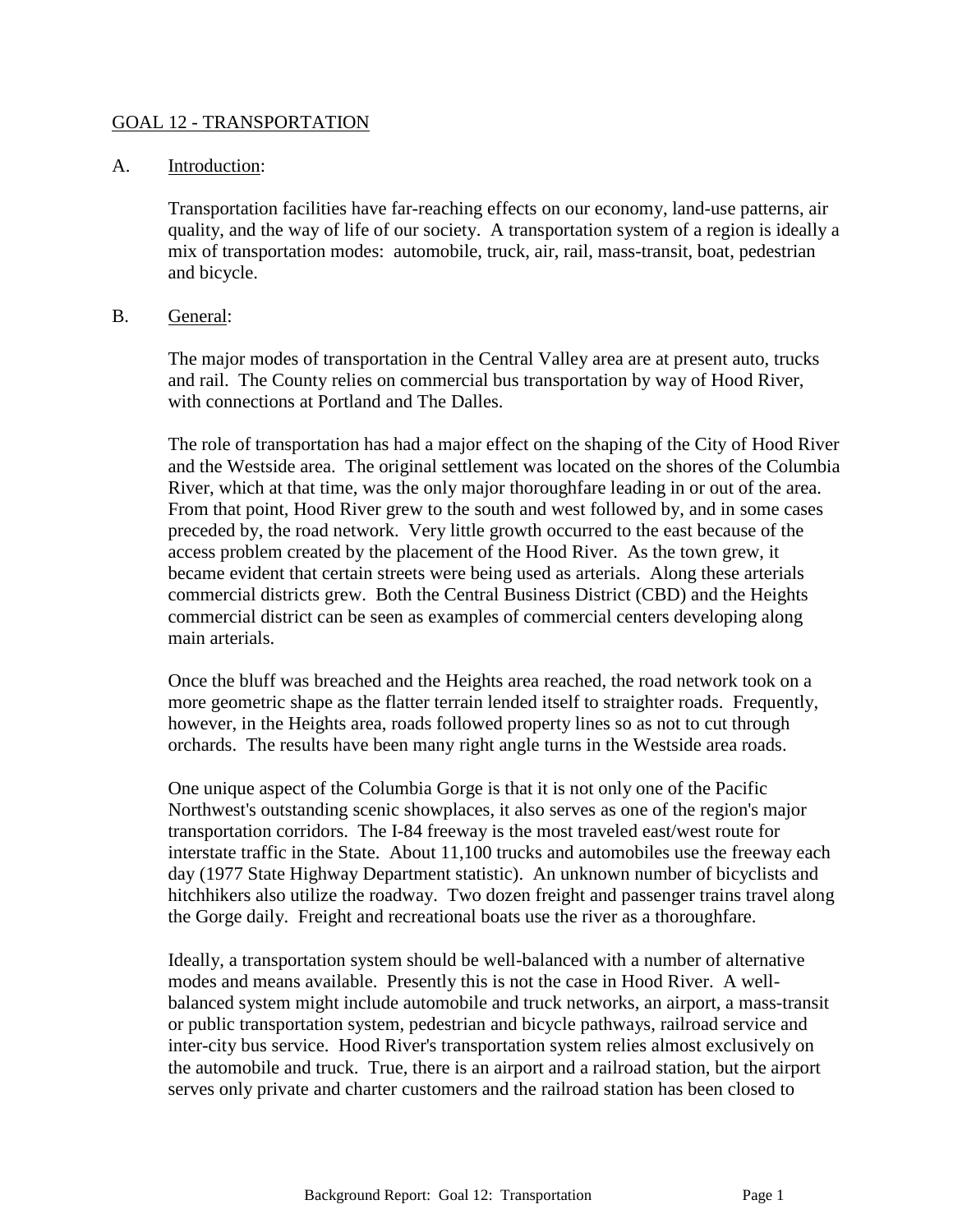passenger traffic since 1971. Hood River offers few alternatives to those who either choose not to drive or are unable to do so.

It is important to create and sustain a transportation system which is both consistent with proper land use, and compatible with the adjacent surroundings. The system should, where possible, enhance the surrounding environment, rather than degrade it with excessive noise and visual and air pollution.

### C. Road Systems:

The development of a street system designed to reduce present congestion and to make room for future traffic increases without major changes in the City's character is complicated by three factors: (1) the crowding of the City into the corner created by the Columbia and Hood Rivers, (2) the steep slope running east and west through the city, and (3) the mismatching of north-south streets at May Street. East-west travel is limited by two of the three factors mentioned above. The steep slope has crowded the CBD and the major industrial area with their attendant high traffic generation into the northeast corner of the City. Access from the east is limited by the necessity of bridging the Hood River at State Street. As a result of the restricted eastern access coupled with a smaller number of east side travel destinations, the major portion of the traffic from the northeast corner of the City must travel west to the first point where it can conveniently climb the steep grade to the Heights. A major load of traffic is therefore placed on the  $9<sup>th</sup>$ -Eugene-12<sup>th</sup> Street and the 13<sup>th</sup>-12<sup>th</sup> Street routes. Traffic directed toward the CBD from the Heights also must use those routes. In addition to the factors hindering east-west traffic, north-south traffic must cope with the jogs in street alignments found along May Street. The result is an increase in the number of required turning movements and impairment of traffic flows.

Primary and secondary arterials provide a network for high volume traffic, frequently on State roads, such as Highways 35 and 281. Both connect the City of Hood River with the middle and upper valleys. State Highway 35 (Mt. Hood Highway) runs north and south along the east side of the Hood River Valley. It is generally used by through traffic traveling north and south as it is broader and straighter than Highway 281, the area's other north-south highway. The Mt. Hood Highway connects such industry to the lower valley as lumber mills, fruit warehouses, and winter recreation areas including Mt. Hood Meadows and Cooper Spur. Highway 281, also known as the Dee Highway, runs through the Heights on Tucker Road and connects the lower and upper valleys. It has a higher traffic volume because of contingent commercial and residential areas than does Highway 35. Highway 281 also carries recreation traffic to Lost Lake and other parts of the Mt. Hood National Forest. The collector system is made up of a network of major streets which carry traffic from the residential, commercial, and industrial areas to the arterials. In simple terms these streets "collect" traffic and deposit it on the main thoroughfares. Below the collector network in the road system, are the minor streets and roads. The main purpose of these minor streets and roads is to facilitate intraneighborhood movement.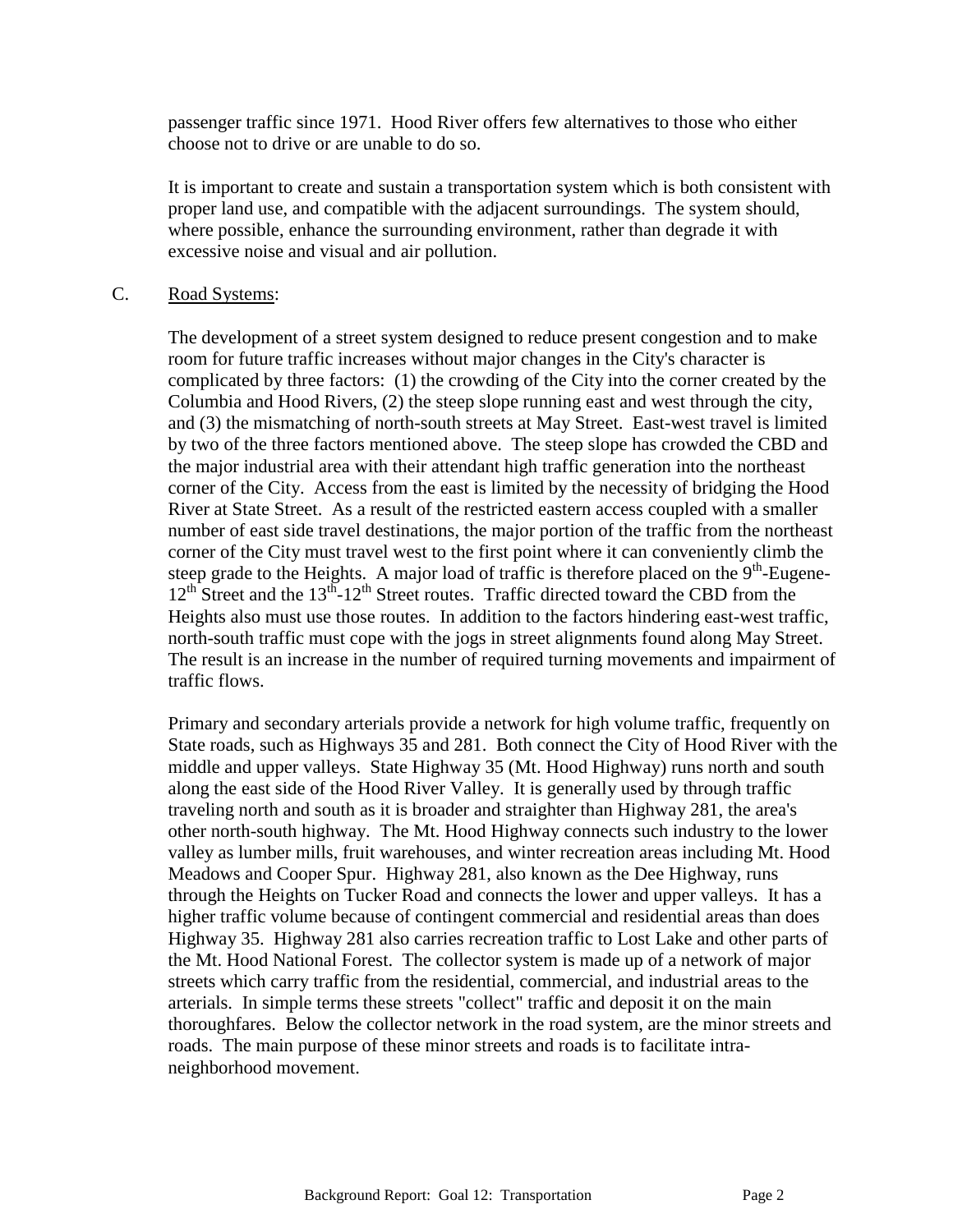Highway 35 is the primary arterial in the Central Valley area. It runs north and south along the east side of the Hood River Valley. It is used generally by through traffic traveling north and south due to the fact it is broader and straighter than Highway 281 (the Dee Highway), the other north-south highway in the Valley. Highway 35 (the Mt. Hood Highway) connects lumber mill and fruit warehouse and processing industries of the upper valley with the City of Hood River and radiating transportation facilities from Hood River. It also provides access to campgrounds and winter recreation areas such as Mt. Hood Meadows and Cooper Spur. The Dee Highway provides access to Lost Lake and other areas of the Mt. Hood National Forest, and connects the western part of the Hood River Valley with commercial, industrial, and residential uses within and around the City of Hood River. Highway 282 (the Odell Highway) connects the Dee Highway with Odell. Highways 35, 281 and 282 are in parts narrow, heavily traveled, and full of curves. There are a number of collectors that connect Highways 35 and 281.

Daily traffic counts on the major roads in the Central Valley are as follows (1976 figures). Highway 35: 2,600 at 0.1 mile north of Dethman Ridge Drive Jct.; 2,300 at 0.1 mile south of Dethman Ridge Drive jct.; 2,200 at 0.1 mile north of Davis Drive jct.; 1,800 at 0.1 mile south of Davis Drive jct.; 1,900 at 0.1 mile south of Central Vale Drive jct.; 2,000 at 0.1 mile north of Woodworth Drive jct.; 760 at 0.1 mile south of Cooper Spur Road jct. (location of Community of Mt. Hood). Highway 281 (Dee Highway): 1,800 at 0.1 mile west of Highway 282 jct.; 2,300 at 0.1 mile west of Summit Drive jct.; 1,650 at 0.1 mile south of Lost Lake Road jct.; 1,400 at 0.5 mile south of Woodworth Drive jct. Highway 282 (Odell Highway): Daily traffic counts range between 1,800 – 2,700 throughout the length of this highway.

The daily traffic counts for some of the collectors in the County range between the following numbers (1976 figures). Eastside Road: 300 to 380; Dethman Ridge Road: 560 to 750; Summit Drive: 700 to 910; Wy'east Road: 280 to 520; Lost Lake Road: 230 to 1,050; Trout Creek Ridge Road: 180 to 350; Woodworth Drive: 440 to 480; Cooper Spur Road: 930 to 1,000.

Discussions with the County Public Works Department indicate that no arterials or collectors in the Central Valley area are approaching their design capacity.

Interstate 84, the only arterial in the Columbia Gorge area, is maintained and administered by the Oregon Department of Transportation, State Highway Division under the guidelines of the Federal Department of Transportation. There are no plans for any major alteration of the freeway, although the Federal Department of Transportation does plan to change the name of the freeway to I-84. Following is a table which measures the freeway's use at various points within the Columbia Gorge area.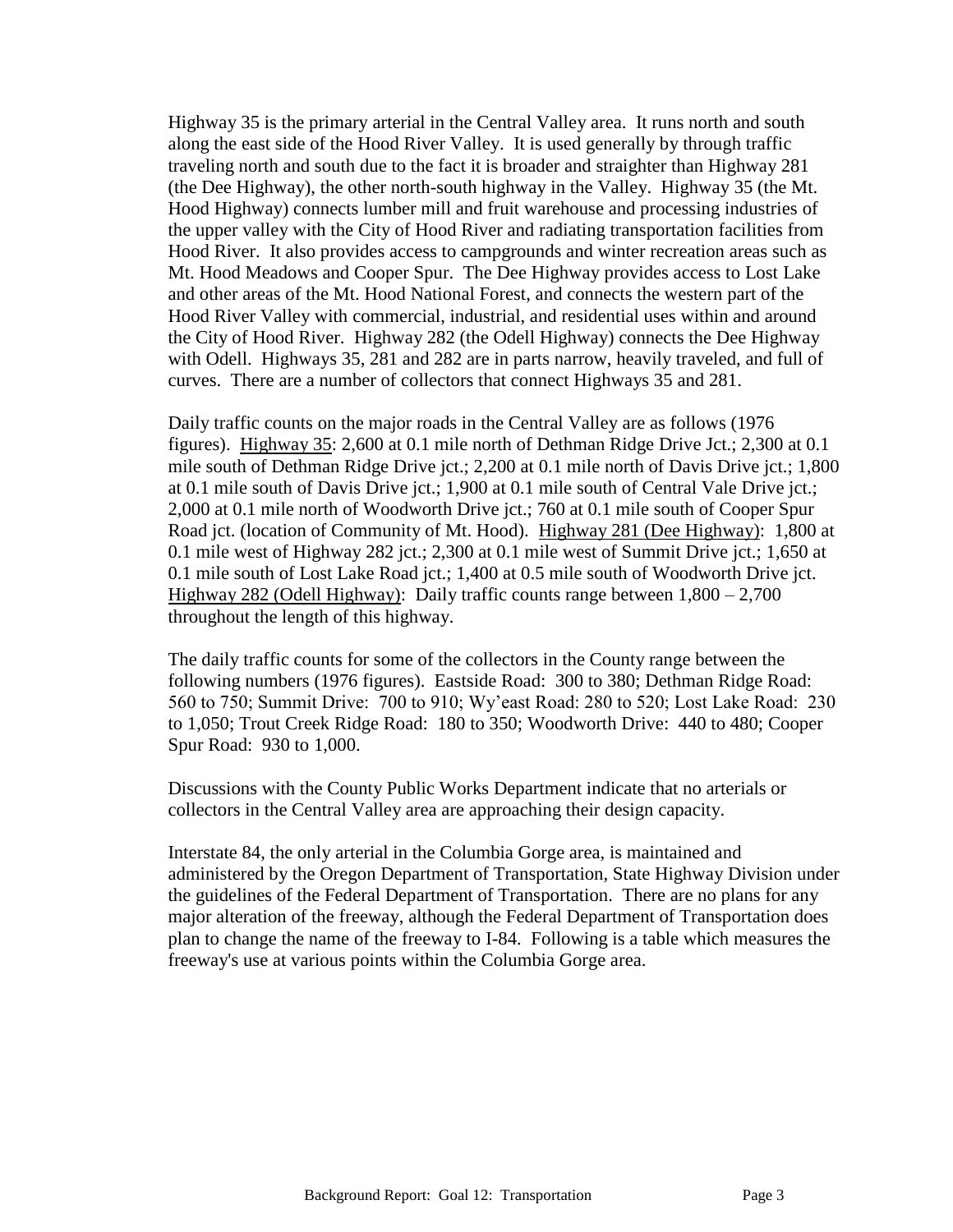# TABLE 1 AVERAGE VEHICLES PER DAY 1979

| MILEPOST | <b>LOCATION</b>                                  | <b>VEHICLES PER DAY</b> |
|----------|--------------------------------------------------|-------------------------|
| 43.36    | 0.30 mile west of West Cascade Locks Interchange | 11,700                  |
| 43.86    | 0.20 mile east of West Cascade Locks Interchange | 9,500                   |
| 45.45    | 0.40 mile east of East Cascade Locks Interchange | 10,800                  |
| 47.61    | 0.30 mile east of Herman Creek Interchange       | 11,100                  |
| 51.29    | 0.30 mile east of Wyeth Interchange              | 11,100                  |
| 56.34    | 0.30 mile east of Viento Interchange             | 11,200                  |
| 62.85    | West city limits of Hood River, 1.07 miles       |                         |
|          | west of 2nd Street Interchange                   | 10,900                  |

### Mile Post indicates distance from Pacific Highway Interstate 5 in Portland

The freeway system, I-84, stretching along the Columbia River expedites inter-city and inter-regional movement. It runs east and west along the Columbia River shoreline. Hood River has three exits from the interstate freeway. The interchanges include that located at Westcliff Drive; the City Center exit, which carries traffic to the CBD; and a third exit which carries traffic south to Highway 35 and north to the Hood River Village commercial area.

There is only one local road in the Columbia Gorge. The County maintains Old Military Road (Herman Creek Road). It receives very small amounts of residential and recreational traffic. The right-of-way is wide enough to accommodate a substantial increase in use if in demand. The United States Forest Service owns a few fire roads throughout the area. Though their primary purpose is to provide fire fighters with access to forest lands, they are also used for recreational purposes. There are numerous parcels of land in the Columbia Gorge area which are "landlocked", that is, without road access to them. Because Interstate 84 is a limited access roadway, it is unlikely that this problem will be alleviated.

See Index to Transportation Plan Maps and MAPS #1, 2 and 3 which show transportation Plan Maps for the County.

#### D. Roadway Definitions:

Some standard definitions are helpful in discussing any road system.

1. Freeway: (National System of Interstate and Defense Highways) The designed function is the connection of major population centers and-the facilitation of quick traffic movement between them.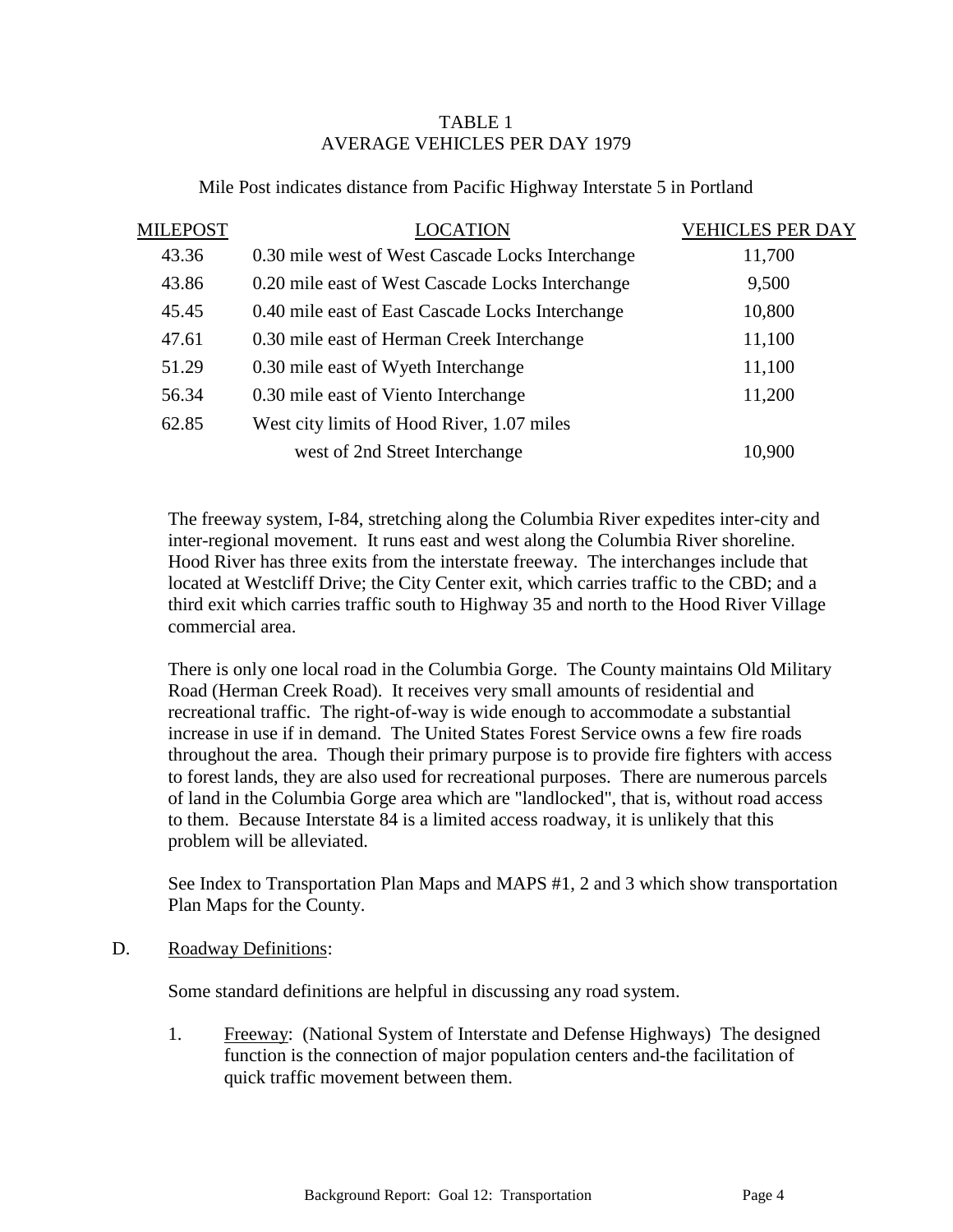## 2. Arterial Roads and Streets:

- a. A State road or major street or road that is designed for high-traffic volume and high speeds and that connects regions or distributes traffic from one land-use or traffic generating area to another.
- b. New arterials will be developed with controlled access. Development along both new and existing arterials will be encouraged to cluster around common access points in order to maintain the traffic capacity of these routes.
- c. Parking along arterial streets will be limited in order to reduce congestion and conflict points. Each development will provide sufficient off-street parking space to accommodate its parking demand. Standards for offstreet parking are established in the zoning regulations.
- 3. Collector Roads and Streets: Streets leading onto arterials, and those main streets used for traffic movement within residential, commercial and industrial areas. Collectors are primarily used for collecting traffic from access streets and channeling it onto arterials. A secondary purpose is to provide access to abutting properties.
- 4. Local Roads and Streets:
	- a. (Also known as access street or road.) A road or street that provides access to abutting properties. Travel distances are relatively short, and speeds are generally slow.
	- b. The design of local roads and streets will discourage their use by through traffic. Minor roads and streets should be relatively short and generally narrower than collector roads and streets. In built-up areas, loops, cul-desacs, and "T" intersections are favored to discourage unnecessary traffic.
- 5. Industrial Collectors: Well-designed, and specifically paved for industrial traffic, and well-maintained roads. These roads channel industrial traffic directly onto the industrial area without penetrating the CBD. They are designed to separate industrial traffic from non-industrial uses.
- 6. One-Way Couplet: A divided arterial (two streets running in opposite directions) generally located in a high volume, congested area.

# E. Transportation and the Economy:

The City of Hood River is the transportation center for the entire Hood River County. This has been a major contributing factor to its growth. The County's major industries, fruit growing and processing and timber products, rely heavily on the transport of their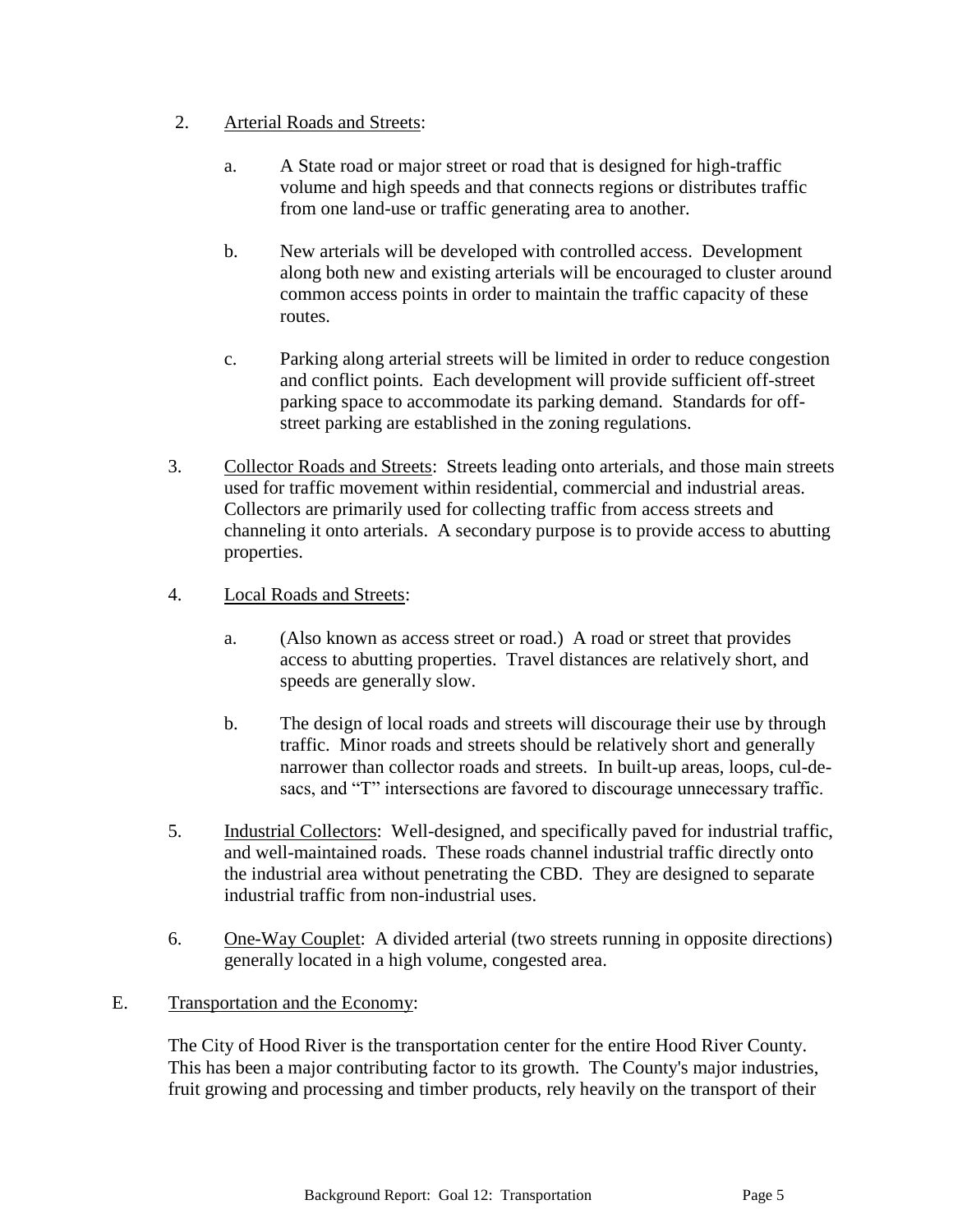goods. Both industries depend on trucks more than any other mode, particularly in the short run. The economics of railroad transport frequently win out in the long run hauls, however. The manufacture of forest products is dependent on harvesting equipment, transferring logs to mills, and the transfer of lumber or plywood to other locations for further use and processing. The fruit industry depends on processing and shipment of fruit within the valley and to locations outside the valley.

The lumber mills in the Central Valley are located in Dee, Odell and Highway 35. All are adjacent to railroad or highway transportation facilities. The fruit industry in times past relied primarily on rail transport for the shipping of the fruit. In more recent times, there has been a shift to emphasis on truck transport. The reasons for the shift include the reluctance of railroads to handle perishable freight, and the fact that trucks can drive directly to wholesalers in city destinations without having to transfer cargoes. It costs the fruit industry additional money each time cargoes have to be shifted from one mode of transportation to another. A new development for the fruit industry is the recent heavy use of air freight. Cherries are now shipped to the Portland airport for air shipment to Japan.

Although rail freight is now a reduced proportion of the total freight transported in the County, rail nevertheless remains an important component of the overall transportation system from the viewpoint of the economy. The Mt. Hood Railroad, recently acquired by Union Pacific Railroad, serves the fruit storage and processing plants in the valley, and the lumber mill and hardwood plant at Odell and Dee respectively.

#### F. Transportation Needs:

The Citizen Advisory Group agreed to a draft policy calling for the provision of a Class III Bikeway (i.e., a shoulder wide enough to safely accommodate bicycles) along State Highways 35 and 281. When Highway 35 is straightened and widened during the next five years, the need for provision of a shoulder for bicyclists should be met. The State Highway Department has plans for the provision of a bikeway-pedestrian walkway extending on the east side of the Odell Highway north from the town Odell one quarter mile (with an additional quarter mile-long extension possible along the north side of the Odell Highway from Mud Alley westward). These plans may materialize if negotiations with Diamond Fruit Company are successful in providing an additional 15' wide right-ofway that is necessary for the bikeway. If built, the bikeway should make it safer for children and other bikers and pedestrians using this stretch of road. Funding for bikeways comes from State gasoline taxes. According to State Statutes, bicycle trails and footpaths must be established wherever a highway, road, or street is being constructed or relocated. Additional needs in the Central Valley area might include improving the safety facilities at all the railroad crossings on the Dee Highway and possibly at other locations. Under present budgeting priorities of the State Highway Division, it is unlikely railroad crossing warning signals will be installed in the near future. Dangerous intersections and stretches of road include the Pine Grove road junction, the railroad crossing on Ehrck Hill Drive, the junction of Dethman Ridge Drive and the Odell Highway, the curve on Summit Drive just east of the junction of Summit Drive and the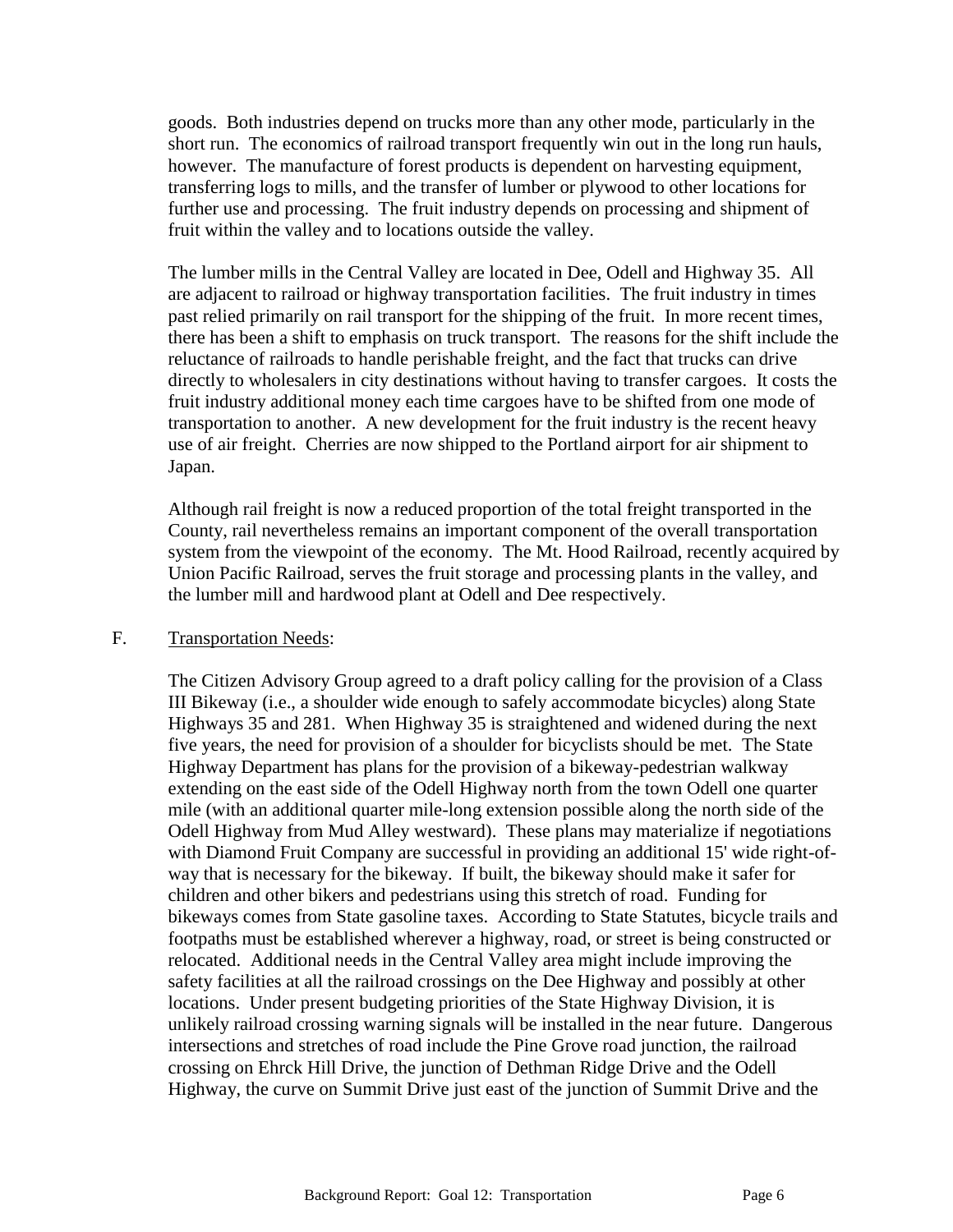Dee Highway, the junction of Lost Lake Road and the Dee Highway, and the curve on Woodworth Drive southwest of the bridge over the East Fork of the Hood River. Traffic circulation in Odell needs improvement. The present parking arrangement makes traffic congested and dangerous in Odell. Angle parking might be a partial improvement. The hazards associated with the curves on Highway 35 between Odell and the Upper Valley should be alleviated by the highway construction now being carried out by the State Highway Department. If money is available and plans remain on schedule, the reconstruction of Highway 35 all the way from Odell to the Community of Mt. Hood should be completed in five years. The 1973 County Comprehensive Plan called for an extension and improvement of Baldwin Creek Drive. Plans called for it to be extended along the north bank of the East Fork Hood River to serve as a connecting road between Highways 35 and 281. It will be up to the Citizen Advisory Groups to evaluate the list of transportation-related needs in the County and make recommendations in the policies for the Comprehensive Plan.

The above information, conclusions and observations regarding the Columbia Gorge indicate that because I-84 has limited access new access roads are needed from highway interchanges to these parcels.

The Senior Citizen Blue Angel Bus Service provides one scheduled weekly run to Cascade Locks and can stop in the Columbia Gorge area if special arrangements are made. The Senior Citizen's station wagon, operated by Senior Citizen, Inc., in Hood River provides "on call" service to areas in the Hood River City Limits only and would not service the Columbia Gorge area. Neither of these vehicles have special vehicles for the handicapped. There was no indication from personnel at the Senior Citizen Center that additional service was needed. There is currently no other form of mass transit that makes stops in the Columbia Gorge unit. Both Amtrak and Greyhound pass through to stops in Cascade Locks and Hood River. The Transportation Plan done by Mid-Columbia Economic Development District (October, 1975) indicates that the entire Mid-Columbia area is deficient in bicycle paths (page 48). It also mentions that from Mosier west the bicycle traffic cannot be accommodated along I-84 or the remaining portion of the old highway. Trails in the Columbia Gorge are suitable for pedestrians and horses only and are not suitable for bicycles. Transportation facilities for the transportation disadvantaged, other than senior citizens are quite limited in the Columbia Gorge area. One taxi operates out of Hood River that would provide service to this area at a high cost compared to other transportation modes. Because development is very limited in the Gorge area, the need for additional forms of mass transit for the transportation disadvantaged is minimal.

The FES page 72-74 indicates that traffic on the major highways in the Mt. Hood area are at volumes less than the designated capacity. The Mt. Hood Plan, page 22, states that the current road system is adequate. Some upgrading should occur, primarily to provide adequate parking which has been a problem in Parkdale. The buildings are generally located too close to the road to allow for provision of adequate parking. As the need increases, off-street parking lots will have to be established.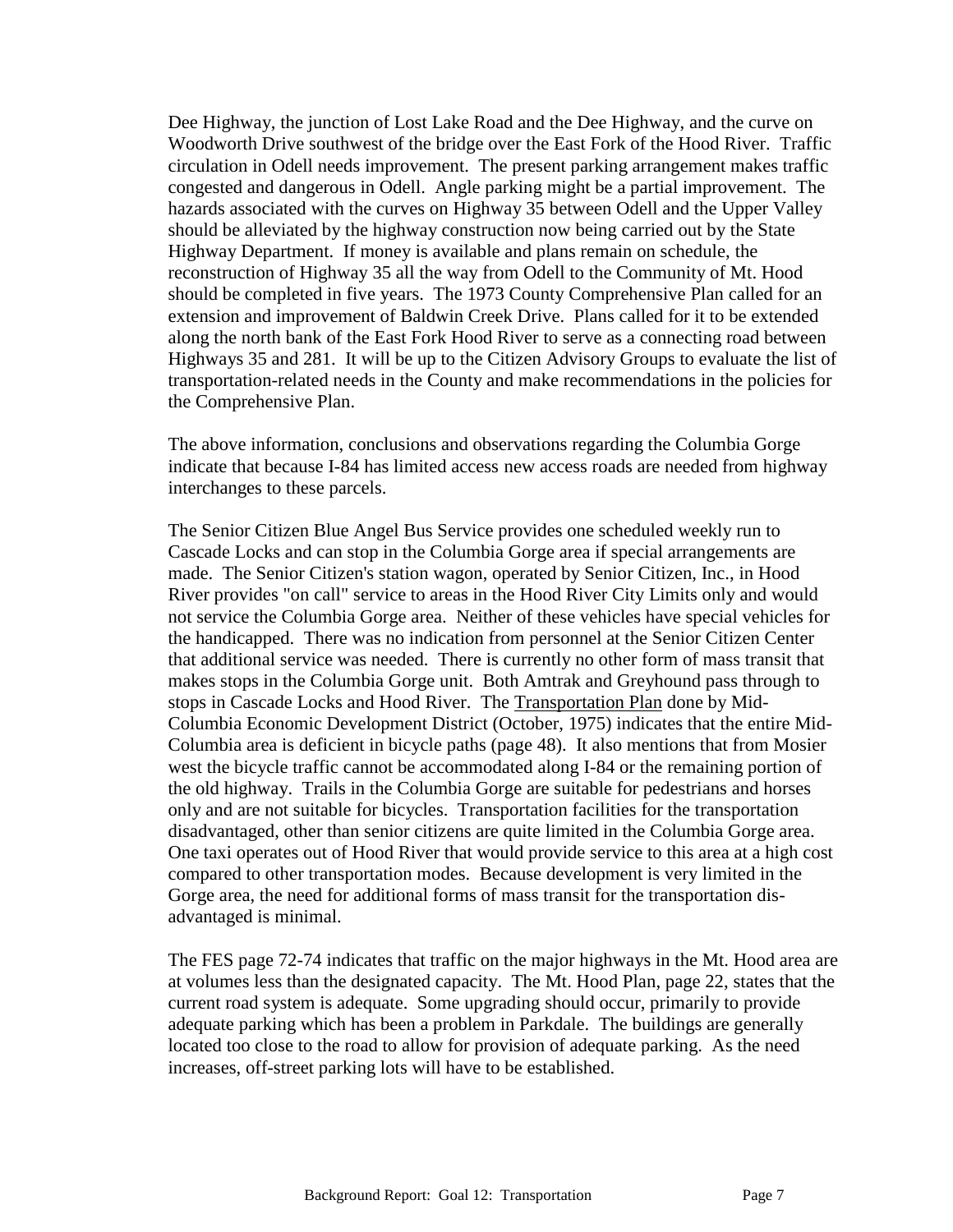No need has been established for an extensive system of mass transit in the Mt. Hood Unit, either south to the ski areas, or north to Hood River. The area is served by the Blue Angel bus (once a week) and the Senior Citizen station wagon (on call). There are no established bicycle routes in the area, and due to the steep topography of some of this area, particularly north to Hood River and Odell, it is unlikely that the bicycle will be used as an alternative to the automobile .

Facilities for transportation disadvantaged other than senior citizens is limited in the Mt. Hood area also. Generally the area is too sparsely settled to warrant a need for additional mass transit facilities.

### G. River:

Boat traffic is commonplace on the Columbia River. During 1978, 14,000 boats traveled through the Bonneville Dam locks just west of the area (U.S. Department of the Army Corps of Engineers, Report of Commerce for Willamette, Columbia and Snake Rivers, 1978). Nearly all of these boats floated in at least a portion of the Columbia Gorge area.

Commercial river vehicles greatly outnumber recreational crafts. About 13,400 commercial towboats, barges, and log rafts passed through the locks in 1978, compared to only 543 pleasure crafts. Petroleum products and fertilizer are the chief freight shipped upstream. Rafted logs and grain make up the bulk of the downstream loads.<sup>1</sup>

The United States Army Corps of Engineers maintains the river channel and regulates the locks. They identify no problems with the Columbia Gorge's water corridor. The river will be raised in 1981 by the new Bonneville powerhouse. This will have no significant affect on the channel's ability to accommodate river travel on the Columbia River (Corps of Engineers, 8/3/79).

Barge service is also available and there are docking facilities at the Hood River Port Marina for pleasure and boat traffic.

#### H. Bicycle and Pedestrian:

 $\overline{a}$ 

Few bicycle and pedestrian paths are presently maintained within the community. However, there are sidewalks within the city limits which are designed to handle pedestrian traffic. Bicycle use within and around the city is continuing to grow due to the residents' greater energy-consciousness, health benefits, and the availability of bicycles. However, because of steep slopes, wind, and precipitation, bicycle use will probably not grow as much as would be expected for a town this size. To meet the need, and to encourage additional bicycle use, the State has provided that one percent (1%) of the monies returned to cities and counties from the State gasoline tax will be used for the construction of bikeways and related items.

 $1 \text{ U.S. Department of the Army Corps of Engineers, Report of Commerce for Willamette, Columbia and Snake}$ Rivers, 1978.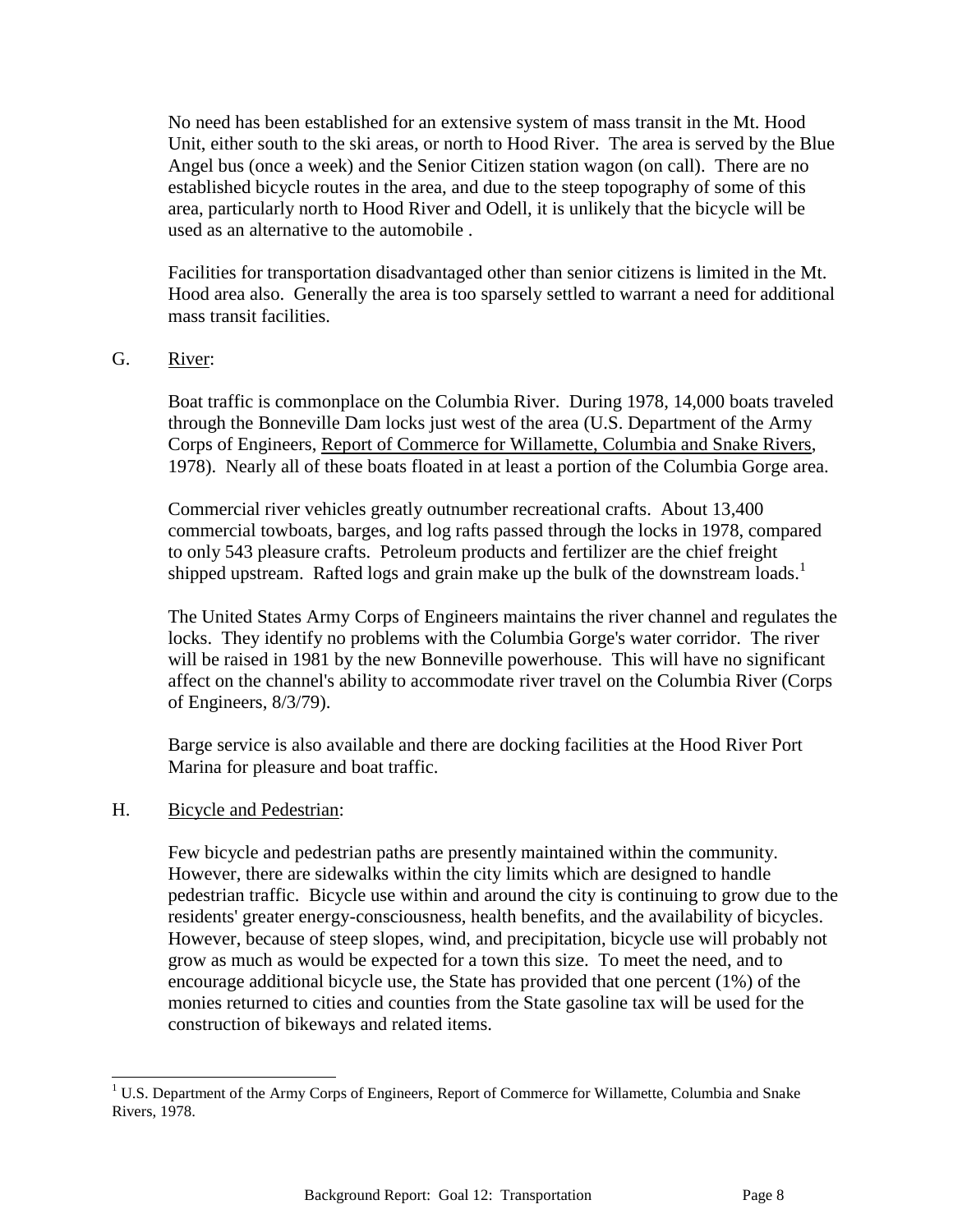Bikeways can be separated into three different classes, all of which have their own standards and costs. Class 1 bikeways are separated from motorized traffic and are used by both pedestrians and bicyclists. This class of bikeway is the safest for all concerned, but also requires the greatest cost for easements and construction.

Class 2 bikeways are adjacent to motorized traffic, but a physically separate land (separate by an extended curb) is provided. Cists and level of safety are somewhat less than Class 1 bikeways.

Class 3 bikeways share the roadway with motorized vehicles. Routes are usually designated by signs, stripes or other visual markings. Costs and level of safety are the lowest of any bikeways.

Most of the Hood River area's bikeways are Class 3 with most of these being provided on a State Highway (Highway 35). Some parks and school areas provide Class 1 bikeways, as is the case with Jackson Park. There is, however, no inter-connected bikeway which runs through the City or to the schools.

### I. Bus Service:

The Greyhound Bus System provides inter-city service to the City of Hood River/Westside area with five trips to Portland daily. It also runs daily to eastern cities. There is no scheduled local city bus service and due to the high cost of initiating a masstransit or public transportation system, the development of such would not be economically feasible at this time. However, this alternative to the automobile should be kept in reserve for consideration at such time maintained through donations and revenue sharing. The school district provides transportation for students to their respective schools. One taxi service is employed in the Hood River community.

Bus transportation in the Central Valley area is limited. Other than school bus service and the Blue Angel Bus, there is no scheduled bus service in the upper valley at present. The LCDC Transportation Goal, among other things, calls for the accommodation of the needs of the transportation disadvantaged. The Blue Angel Bus partially fulfills this goal. The Blue Angel Bus offers service to those over 55 years in age. It runs between the communities of Parkdale, Mt. Hood and Hood River on Thursdays; and provides service between Odell and Hood River on Fridays. The Blue Angel Bus is funded in part by the County and in part by donations. The Hood River Seniors Station Wagon Service provides transportation for seniors in emergencies.

In view of the LCDC Transportation Goal and the draft policy agreed to by the Citizen Advisory Group earlier in the summer calling for the encouragement of bus service connecting at least the communities of Parkdale, Mt. Hood and Odell with the City of Hood River, bus service in addition to that provided by the Blue Angel Bus is needed. One option is to establish a Public Transportation District. This is a separate local government with taxing powers. A move to create such a district in the Mid-Columbia area was voted down in the May, 1974 election. Jackson County in southern Oregon,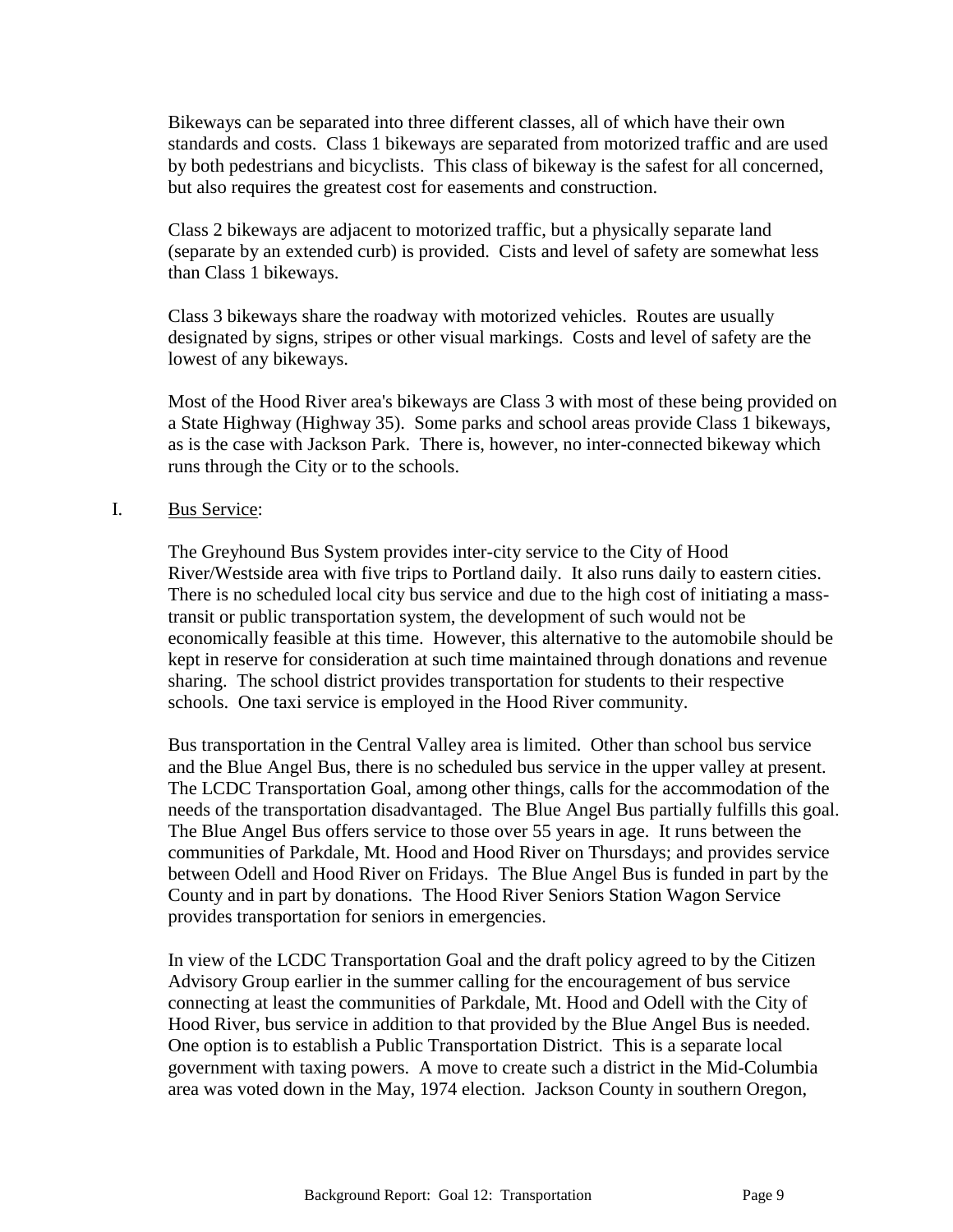recently passed a similar measure. Another option to provide bus service is to have local government support a bus service that carries a ridership not limited to seniors and children.

### J. Rail:

In 1882 the Oregon Railroad and Navigation Company completed the first railway line to run along the Columbia River. The line was, and still is, used for both freight and passenger service. Union Pacific now owns the rail line. They recently completed an improvement project which upgraded the line above Amtrak and Federal Railroad Administration standards. The Company says there are no problems with the line and has no future plans in the making (Union Pacific Railroad, July 3, 1979).

Freight rail service is provided by the Union Pacific Railroad which travels along the Columbia River shoreline, and the Mt. Hood Railroad which runs from the upper valley to the lower valley. The Mt. Hood Railroad generally provides inter-regional freight service while the Union Pacific provides inter-regional service. Beginning in the spring of 1977, Amtrack will provide passenger rail service to Hood River. Trips will be limited, however, to one both east and west per day.

Amtrack and Greyhound both offer public transportation through the Columbia Gorge, but neither stop in the area. Though passenger train service is infrequent (one trip each direction per day), buses operate five times daily in each direction. The Amtrak train is currently operating on a temporary basis, and may be discontinued in a few years. Greyhound has no future plans beyond their current service.

### K. Air:

The Hood River County Airport, operated by the Hood River Port District, is available to chartered and private aircraft only. the forest and fruit industries are presently the biggest users. The Port of Hood River is now working on a master plan for the airport. The intent is to expand the present facilities. Other than personal-use airstrips, there are no aircraft facilities in the Central Valley area. There is no scheduled air service in Hood River County.

The Cascade Locks State Airport is located approximately 1½ miles west of the Columbia Gorge Area Boundary within the Cascade Locks UGB. Maps #4 and 5 show the location in reference to the Columbia Gorge area. It serves as an important emergency landing strip for the Columbia Gorge area. The Cascade Locks State Airport is in the Cascade Locks Urban Growth Boundary and portions are in the City Limits. The Cascade Locks Plan has been acknowledged, consequently when the City updates their plan they are responsible for including the specific location of the airport in their plan. Maps #4 and 5 show in general the location of the airport. When the County's Plan Map is completed, it will show in general the location. The Cascade Locks State airport serves as an important emergency landing strip for the Columbia Gorge area.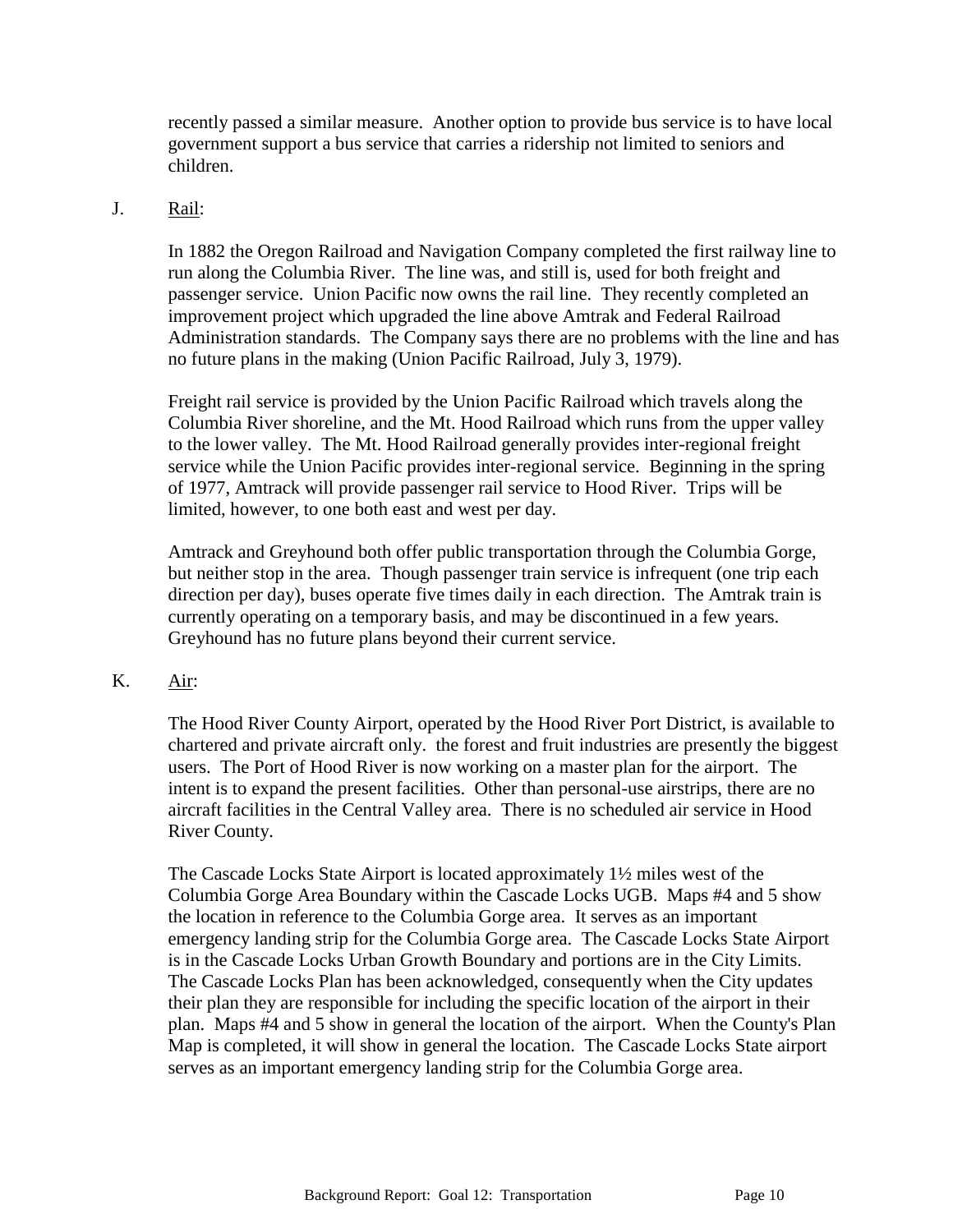The Hood River Airport Master Plan, 1977-2000 (Century West Engineering Corporation) details plans for development and expansion of the Hood River Airport (see Map #6). Included in the Plan are buffer areas of low density farm use to the east and west of the runways. These areas are designated "Farm" in the City/Westside Plan. The Airport Master Plan recommends that an "Airport Overlay Zone" be developed and applied to these areas that would "restrict conditional and other uses allowed by the underlying EFU Zone to those compatible to the airport operation. In general, this would exclude housing and public and commercial uses which attract numbers of people."<sup>2</sup> Discussion on the compatibility of surrounding uses is given on page 20 of the Airport Master Plan Summary Document. Generally the Plan indicates that although there are some conflicting uses such as residences to the south and commercial uses to the west, the costs of purchasing the property and relocating the uses would be too great. It states that farm use zoning and height restrictions around the airport will guard against incompatible uses.

The County has prepared an "Airport Approach Overlay Zone" to be applied to areas adjacent to both Hood River and Cascade Locks Airports. The purpose of the overlay zone is to place height and other restrictions on these areas in conformance with FAR Part 77.

## L. Additional Policies/Ordinance Changes:

l

Additional research necessary to meet the requirements of the LCDC resulted in the following additional policies, strategies, etc.:

- 1. The "Hood River Airport Master Plan, 1977-2000" (Century West Engineering Corporation) shall be used as a guideline when decisions are made regarding land uses around the airport.
- 2. Needs of the transportation disadvantaged shall be met by encouraging alternative modes of transportation in all areas of the County.
- 3. Cascade Locks Airport will be maintained as an important emergency landing facility for the Columbia Gorge area.
- 4. Adopt the "Airport Approach Overlay Zone" as part of the County Zoning Ordinance.
- 5. Recommend that when the City of Cascade Locks updates their Comprehensive Plan, they indicate relocation of the Cascade Locks State Airport and also consider applying the Airport Height Combining Zone to the Cascade Locks State Airport in the UGA and City Limits.
- 6. Amend Section 55.50 of the Zoning Ordinance as follows:

<sup>&</sup>lt;sup>2</sup> Century West Engineering Corporation, "Hood River Airport Master Plan, 1977-2000", page 46.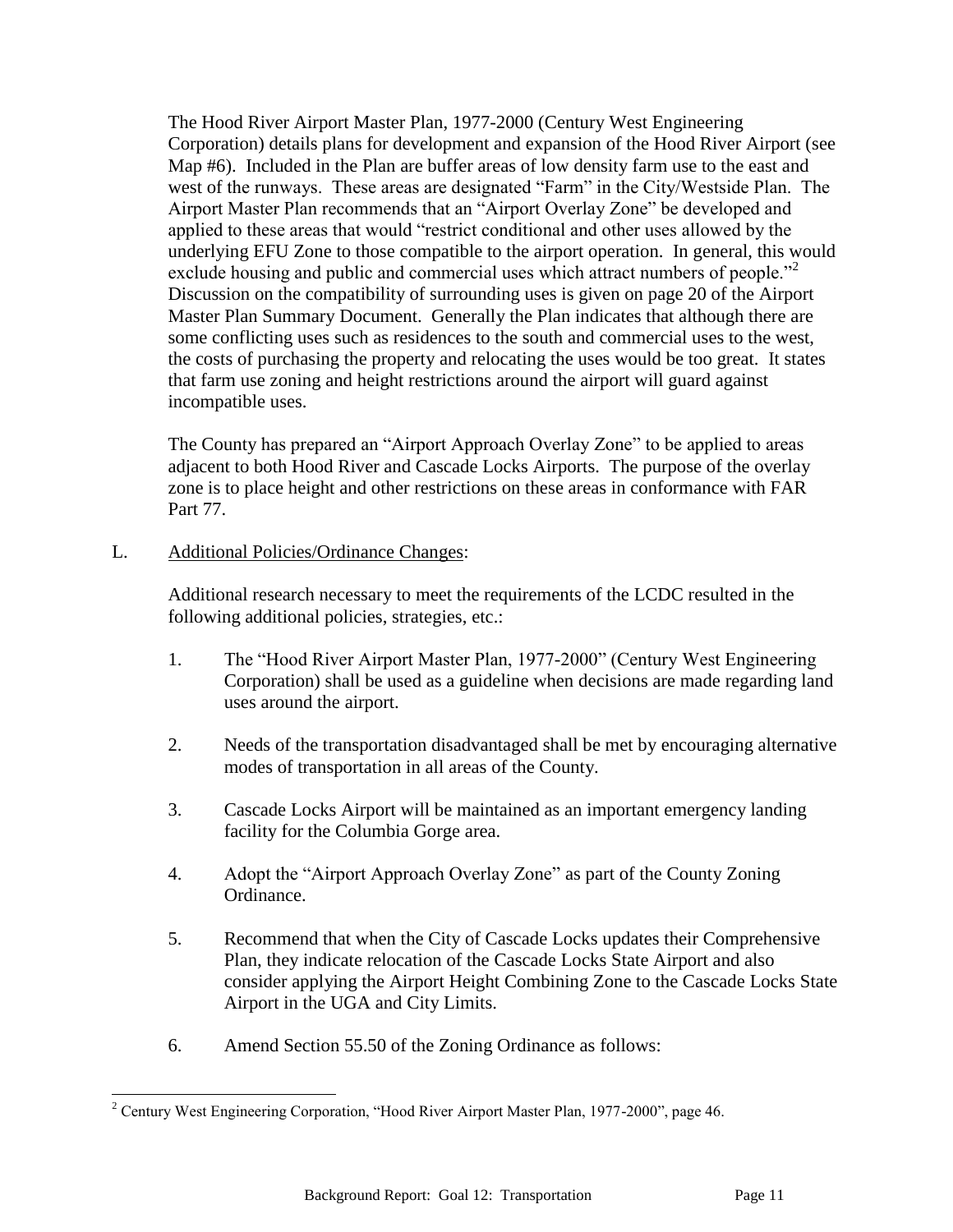"The following types of structures or structural parts are not subject to the building height limitation of this ordinance, except for those within the "Airport Approach Overlay Zone", excluding those structures necessary to airport operation: chimneys, tanks, church spires, belfries, domes, monuments, fire and hose towers, elevator shafts, transmission towers, smokestacks, flagpoles, radio or television towers or other similar projections."

## M. Conclusions and Observations: Findings:

- l. The City of Hood River/Westside and Central Valley areas do not have a wellbalanced transportation system.
- 2. The LCDC Transportation Goal calls for not placing principal reliance upon any one mode of transportation, minimizing adverse social, economic, and environmental impacts and costs, conserving energy and meeting the needs of the transportation disadvantaged.
- 3. The County is dependent on rail, truck and air (via Portland International Airport) for the export of its agricultural, wood products and other commodities.
- 4. The Columbia Gorge area serves as one of the Pacific Northwest's most important transportation corridors.
- 5. Steep ground running east and west through the City of Hood River is a major deterrent to smooth traffic flow.
- 6. The mismatching of streets causes an increase in the number of required turns and interrupts the smooth flow of traffic, frequently causing congestion.
- 7. Access is limited to the east because of the location of the Hood River.
- 8. The new approach bridge, from I-84 onto Highway 35 has decreased to some extent the traffic using the State Street bridge, and has created a safer and more direct access to Highway 35 and to the Hood River Village commercial area.
- 9. The intersection of Highway 35 and I-84 is not developed to accommodate or encourage tourist traffic to visit the upper valley and the resort areas in the Mt. Hood National Forest.
- 10. The linear or strip development pattern has caused high traffic volumes on  $12<sup>th</sup>$ Street/Tucker Road.
- 11. Strip commercial development increases the number and length of trips needed for shopping, is difficult to serve with a public transportation system, and increases the chance of traffic accidents occurring.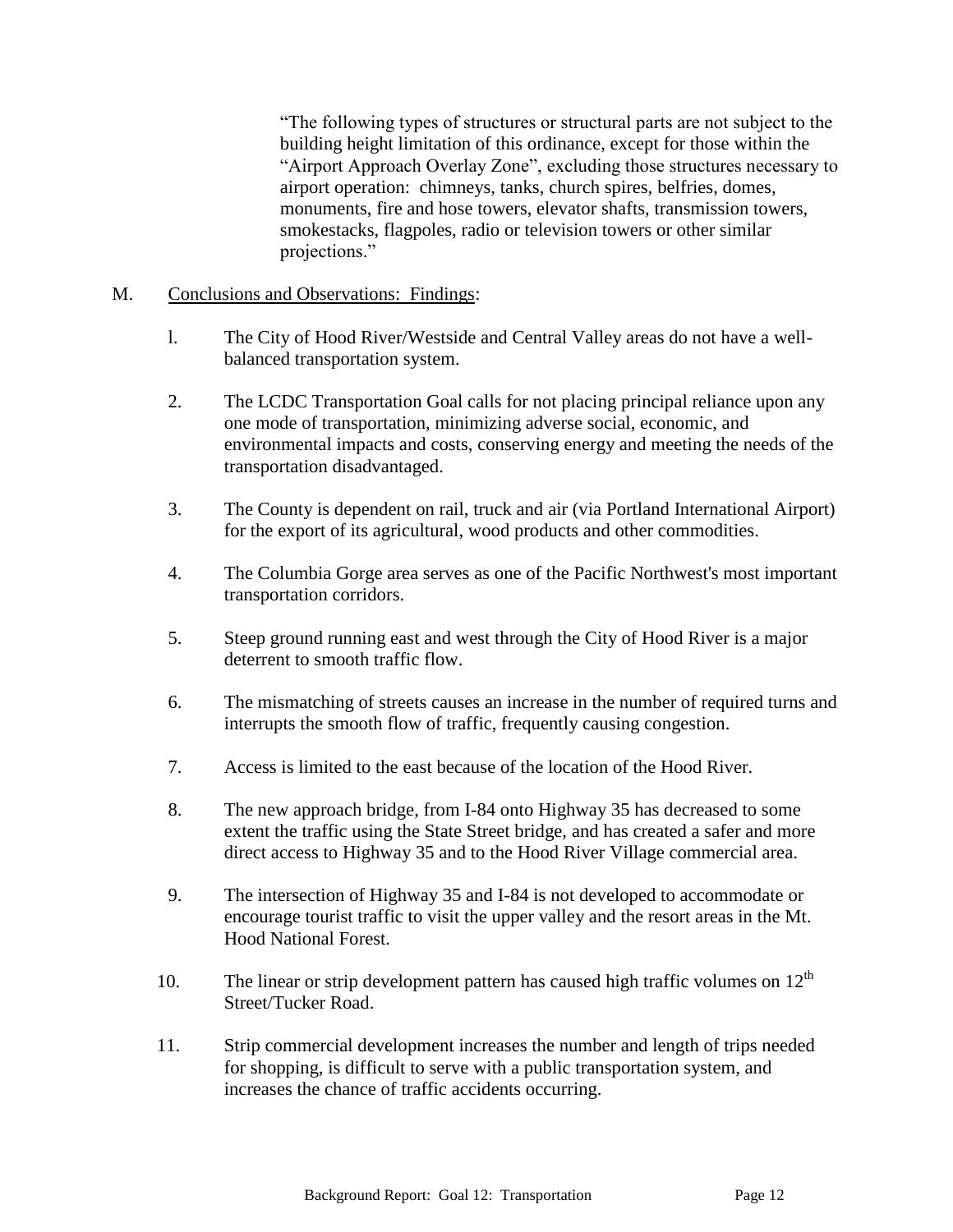- 12. High traffic volume is generated by retail establishments which encourages new retail establishments, which in turn generate additional traffic.
- 13. Turning on and off  $12<sup>th</sup>$  Street/Tucker Road to and from retail establishments is time consuming, interrupts the traffic flow, and is frequently dangerous.
- 14. If  $12<sup>th</sup>$  Street on the Heights was redesignated as a one-way street between May and Belmont Streets (with  $13<sup>th</sup>$  Street carrying traffic the opposite direction) the present congestion would be lessened to a great degree. Also, the street would be able to handle higher volumes of traffic.
- 15. There is a lack of adequate circulation routes through the City to the Central Business District and the freeway.
- 16. A circumferential highway is needed to provide a close-in loop around the heavily urbanized area. With such a route, traffic headed for the valley beyond the city and traffic headed from the upper valley to I-84 would not have to traverse the Heights commercial area. This in turn would help to reduce the high traffic volumes associated with  $12<sup>th</sup>$  Street on the Heights.
- 17. All traffic traveling from the lower valley to the upper valley must use either Highway 35 on the east side or Highway 281 through the Heights area.
- 18. There is a need for an industrial collector to help re-route industrial traffic around the Central Business District.
- 19. Potential high density development along Elliot Road and Pacific Avenue would generate more traffic in that area causing an additional strain on the already overcrowded Tucker Road.
- 20. Because of the anticipated development of the Pacific Avenue-Elliot Road area, a collector loop should be designed to serve the area.
- 21. Parking within the Central Business District is limited. This problem could be alleviated with the installation of a one-stop, centralized parking area within or contingent to the CBD.
- 22. Limited off-street loading due to the lack of alleys exists in the CBD .
- 23. The traffic control lights system on the arterial running through the CBD (Oak Street) is limited to but three cautionary lights. One is located at the intersection of 2nd and Oak Streets, one at the intersection of 9th and Oak Streets and the other is at the intersection of 13th and Oak Streets. As the area grows and pedestrian and vehicular traffic increase, the installation of additional traffic control lights should be considered as a means to insure a safe and smooth traffic flow.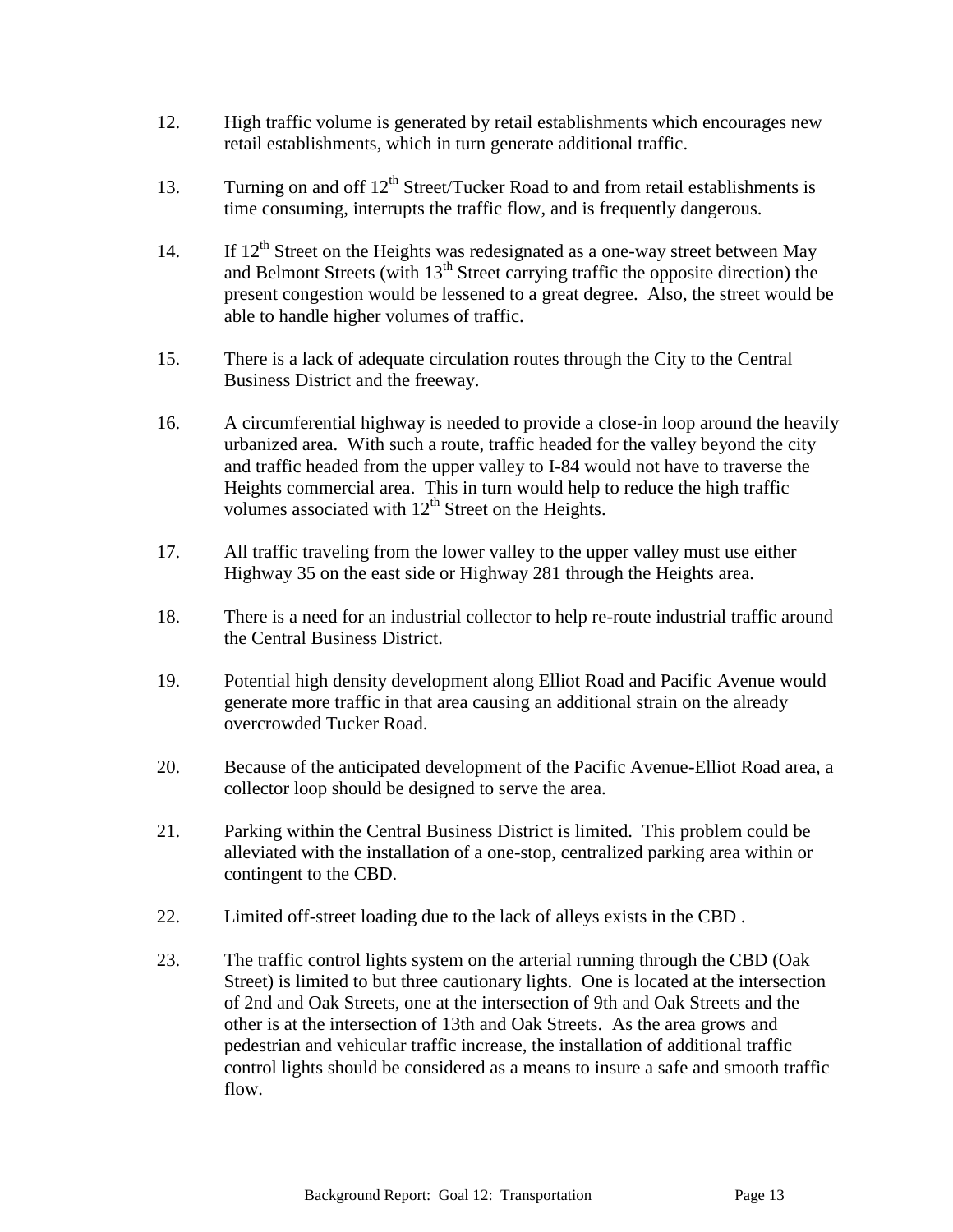- 24. The intersection of 12th and May Streets is a high congestion area. A large part of this problem can be attributed to traffic heading south on the 9th-Eugene-12th Street route.
- 25. There are possible alternatives to the circumferential highway. They include:
	- a. Indian Creek Road north from Windmaster Corner to May Street to freeway interchange. This secondary arterial suggested as one alternative to the circumferential highway would accomplish the following objectives:
		- (1) Provide a close-in circumferential route around the urbanized area.
		- (2) Help alleviate the present high traffic volume found on the  $12<sup>th</sup>$ Street-Tucker Road arterial.
		- (3) Facilitate the goal of providing for close-in intensive urban development.
		- (4) Provide better access to arterials and collectors from the Hood River Valley High School.
		- (5) Provide for better access for fire and police protection.
	- b. Westward extension of Tucker Road from the Oregon State University Experiment Station to Multnomah Way northward on Multnomah Way extension and Frankton Road to I-84. This secondary arterial could be considered also an one alternative to the circumferential highway and would accomplish the following objectives:
		- (1) Provide an extension to the close-in circumferential route of the urbanized area.
		- (2) Facilitate the goal of providing for close-in intensive urban development.
		- (3) It would divide little agricultural land.
		- (4) Provide additional access to arterials and collectors from the Hood River Valley High School.
		- (5) Provide for better access for fire and police protection.
	- 26. The Valley relies heavily on the automobile and trucks for movement of people and goods. Rail shares some of the transportation load for freight.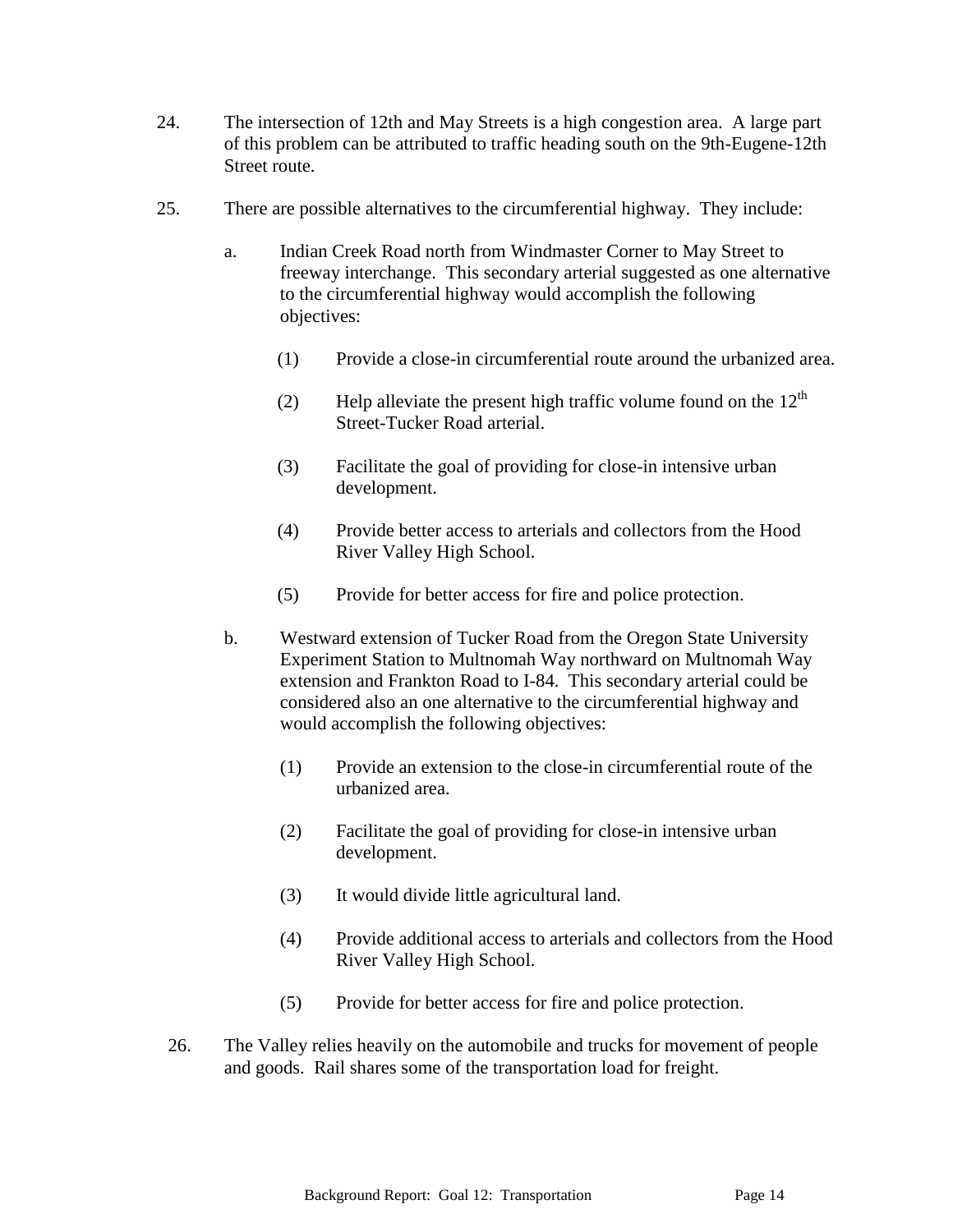- 27. Carpooling generally works for the public interest. A local service organization or other group should be encouraged to promote a carpooling service.
- 28. Visibility problems need correcting on the curve on Woodworth Drive southwest of the bridge over the East Fork of the Hood River.
- 29. No arterials or collectors in the Central Valley area are approaching their design capacity.
- 30. Traffic circulation and parking needs improvement in the community of Odell.
- 31. I-84 is a limited access road. As such, it land locks some private parcels of land.
- 32. The few local roads in the Columbia Gorge area are engineered so that they can accommodate additional traffic.
- 33. Other than school bus and the Blue Angel Bus Service, there is no local bus service or public transportation service in the County at the present time due to the high costs of development and a relative lack of need.
- 34. There is no taxi service in the Central Valley area.
- 35. The Central Valley area relies on commercial bus transportation by way of Hood River with connections at Portland and The Dalles.
- 36. Public transportation in the Gorge area is accommodated by both Amtrak and Greyhound.
- 37. The railroad presents no land-use conflicts. There are no plans for any major change in the line.
- 38. The freight rail system provides part of the transportation network for industrial goods.
- 39. Rail passenger service will be available to Hood River on a limited scale in the spring of 1977.
- 40. River travel is primarily of commercial nature.
- 41. Barge service should be studied as a partial alternative industrial transportation system.
- 42. The Hood River Airport, owned by the Port of Hood River, serves the small plane transportation needs of Central Valley area residents.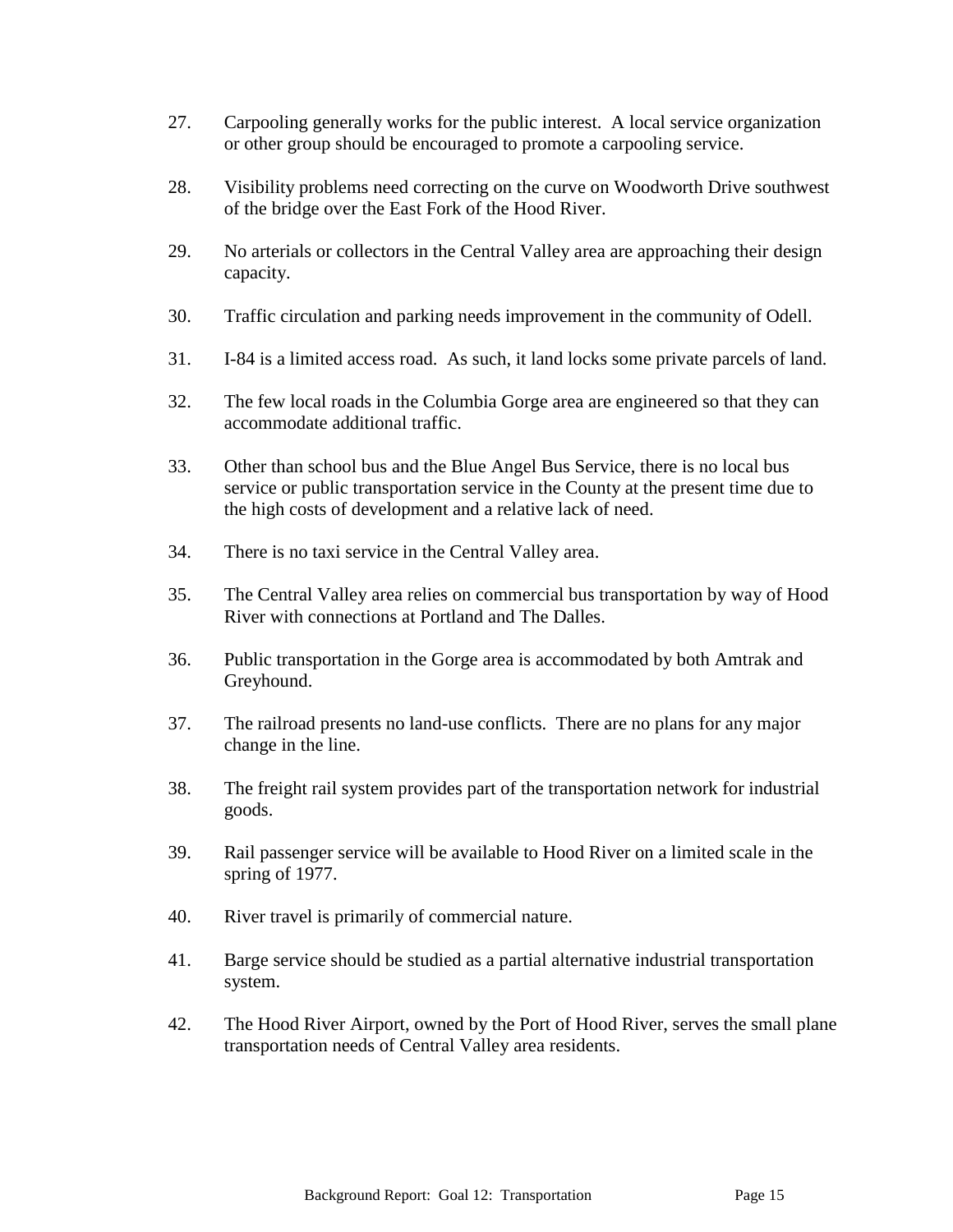- 43. A plan is being developed by the Hood River Port District to expand the airport facilities.
- 44. There is a lack of designated bicycle paths in the communities of Hood River and Odell and along Highways 35 and 281.
- 45. A good bicycle and/or pedestrian path leading to the Hood River Village and the port-industrial area is needed.
- 46. Support and adopt inclusion of additional policies, strategies, recommendations and ordinance changes noted in Section "L" (Additional Policies/Ordinance Changes).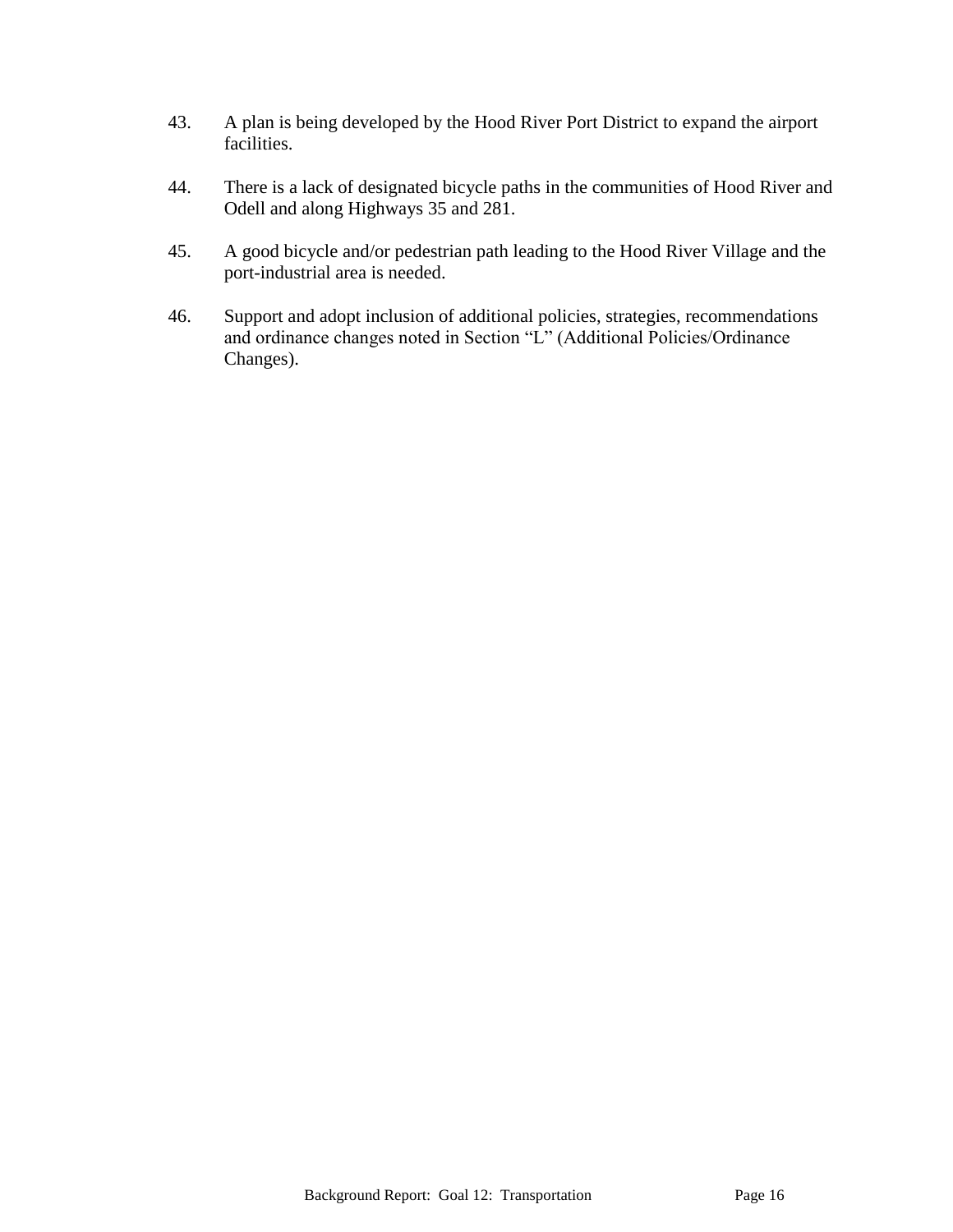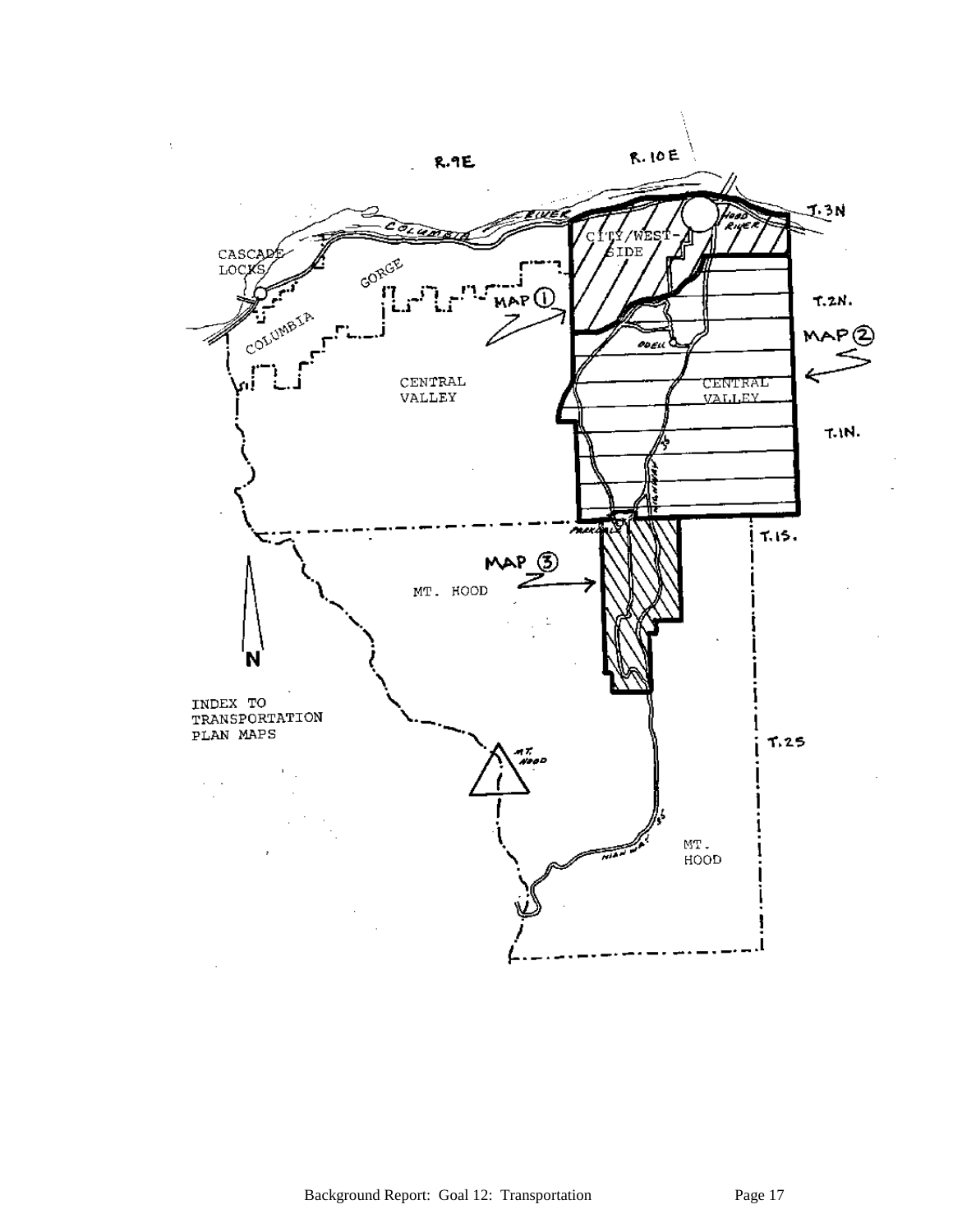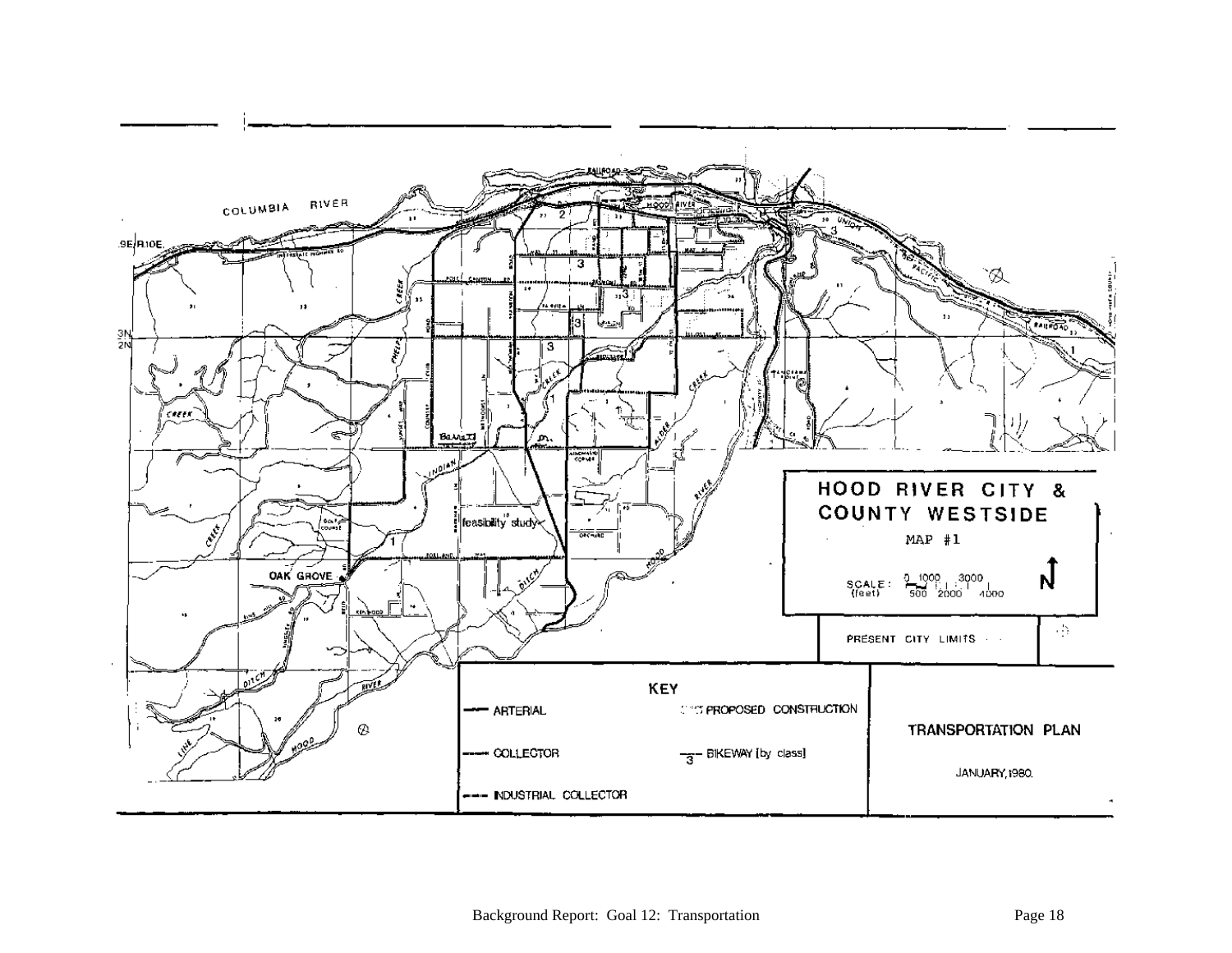

 $MAP$  #2

CENTRAL VALLEY TRANSPORTATION MAF

 $\zeta_{\rm{max}}=2$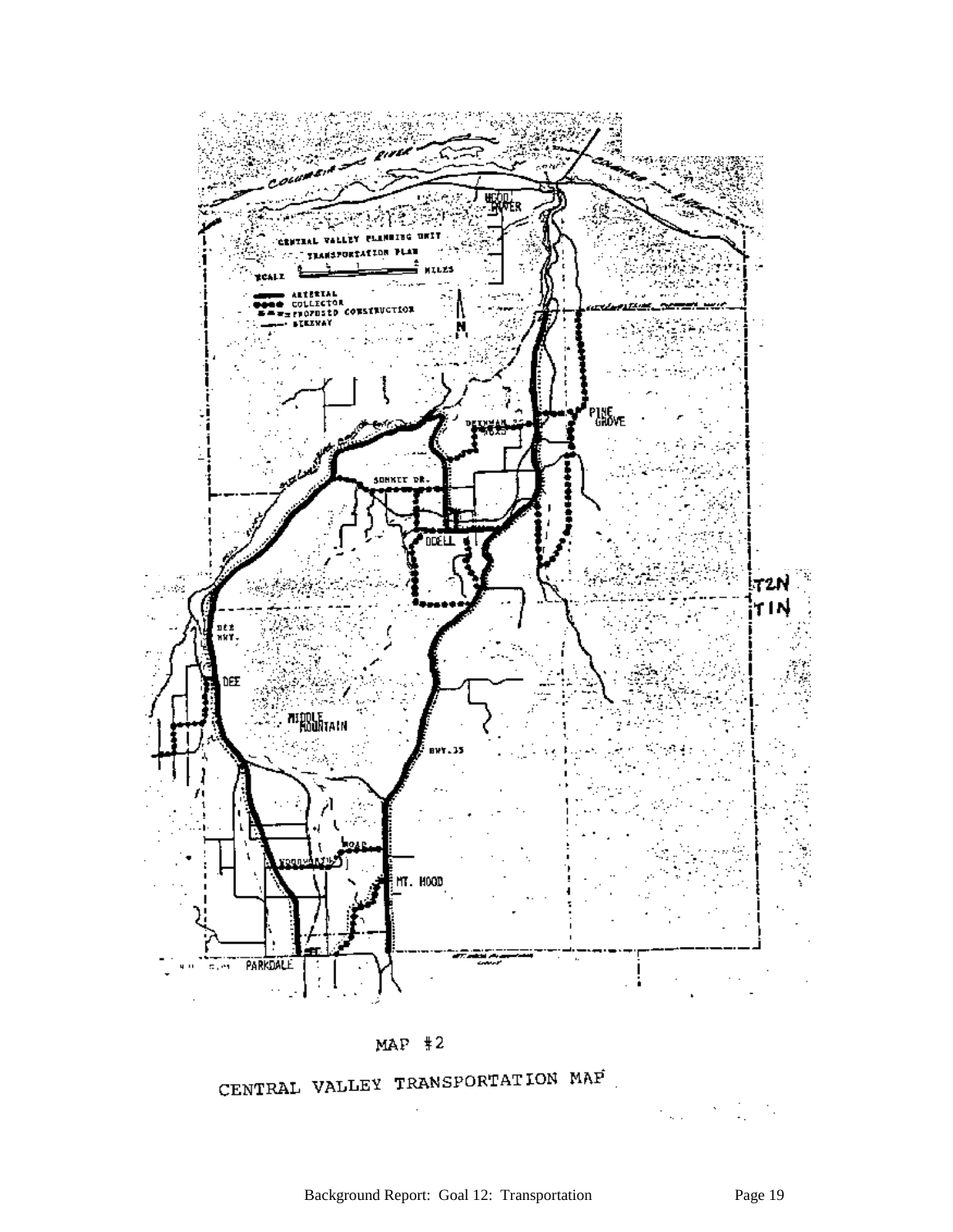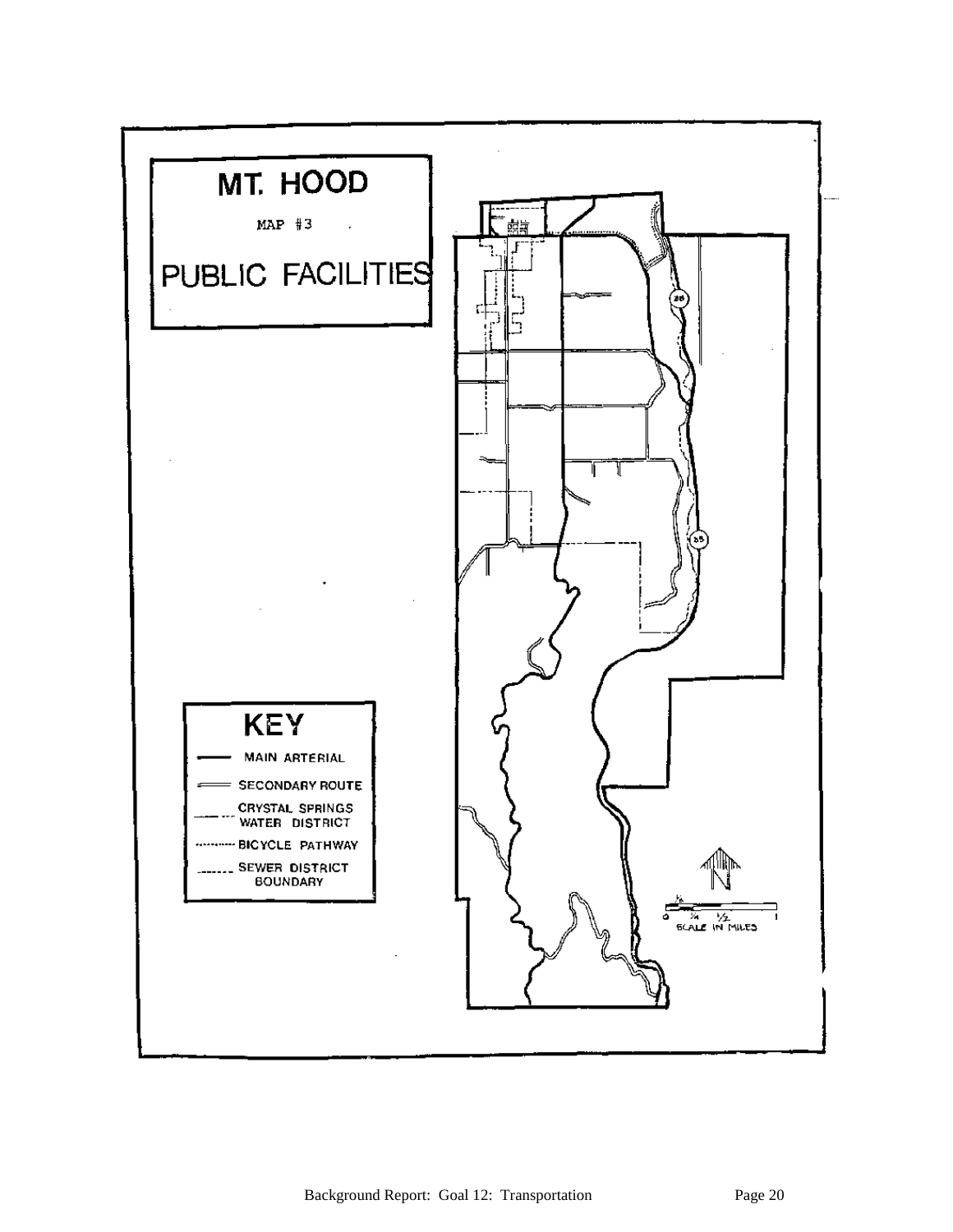

Background Report: Goal 12: Transportation Page 21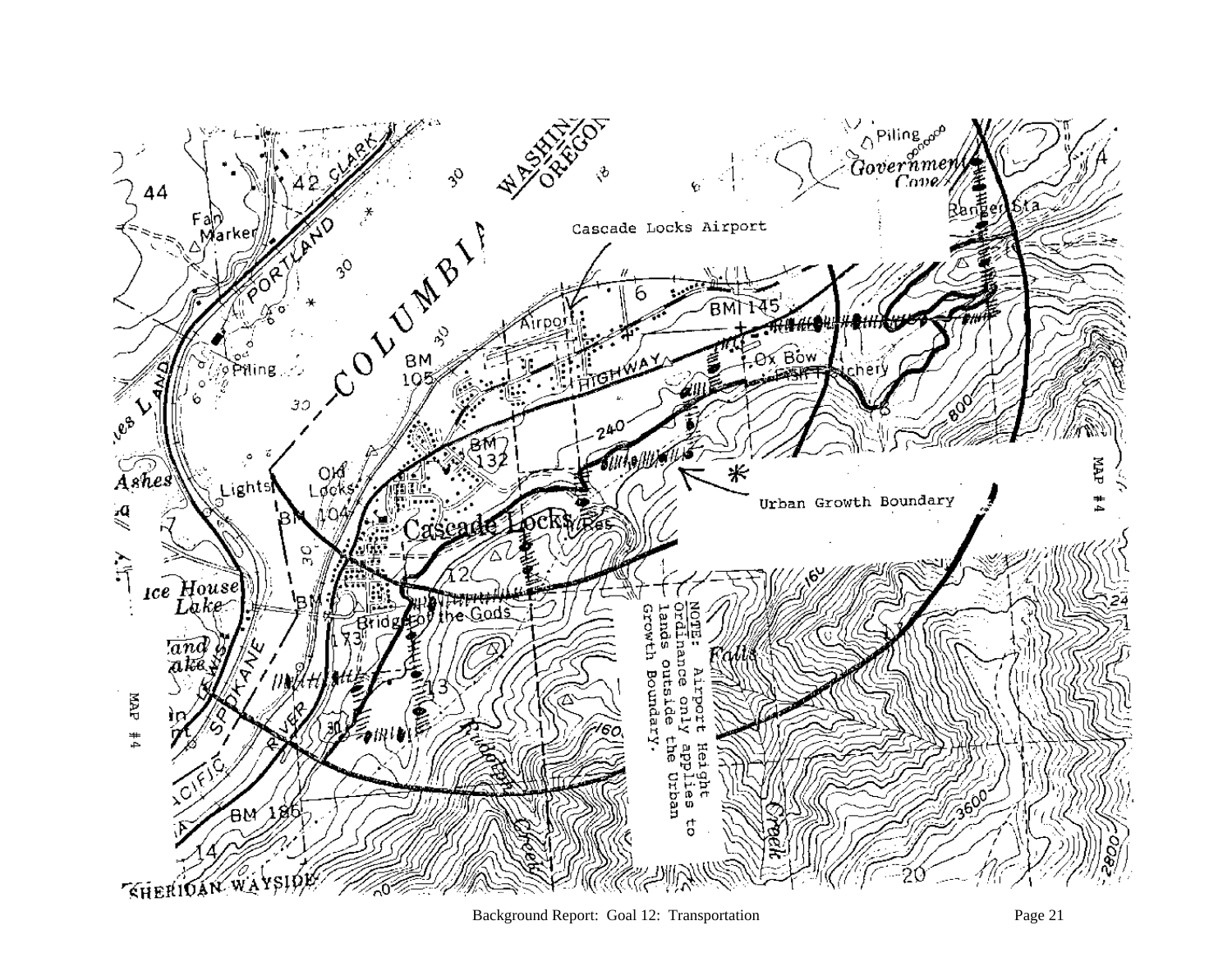

 $\sim 100$  $\lambda=\frac{1}{2m}$  ,  $\lambda$  ,  $\Delta \omega$  $\mathbb{R}^2$